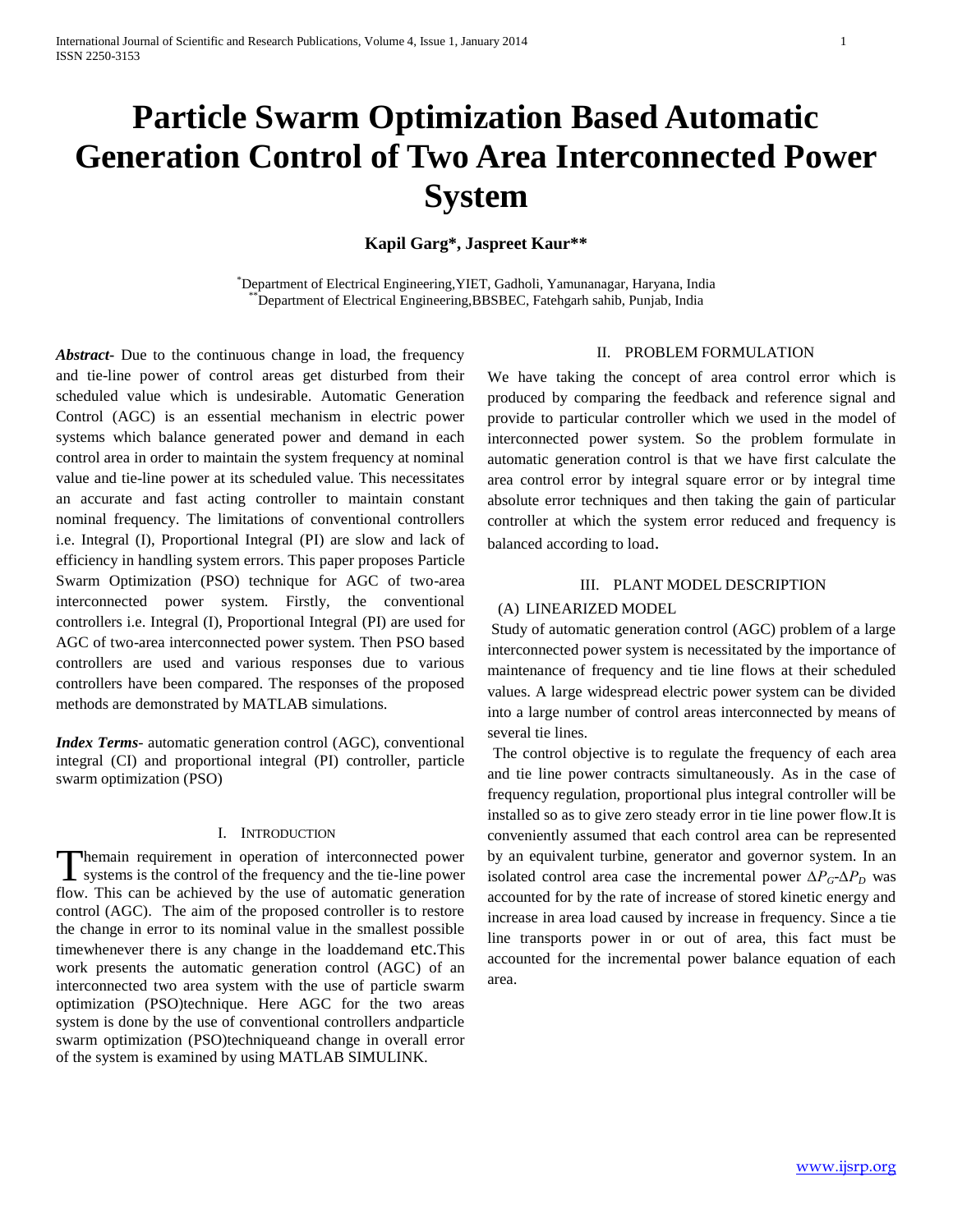

#### MODEL OF TWO AREA INTERCONNECTED POWER SYSTEM

| $\Delta \mathrm{P_{D1}}$ | Incremental load change in area 1   |
|--------------------------|-------------------------------------|
| $\Delta \rm P_{D2}$      | Incremental load change in area 2   |
| R,                       | Governor speed regulation parameter |
| $T_{sg}$                 | Governor Speed time constant        |
| $\rm T_{\rm t}$          | Turbine time constant               |
| $\rm B_1$                | Frequency bias constant for area 1  |
| $\rm B_2$                | Frequency bias constant for area 2  |
| $T_{\rm p}$              | 2H/fD                               |
| $\rm K_p$                | 1/D                                 |
| D                        | Load damping constant               |
| K,                       | Integral gain                       |
| Δf,                      | Change in frequency for area 1      |

 $\Delta f_2$  Change in frequency for area 2

# IV. OPTIMIZATION OF CANTROLLER PARAMETERS, FRQUANCY BIAS FACTOR& SPEED REGULATION CONSTANT

In this study we have considered all pi controller gains ie Ki1=Ki2=Ki,Kp1=Kp2=Kp,and frequency bias factors B1=B2=B and speed regulation constants R1=R2=R.we need to optimizeKi,Kp,B,R in order to obtain good dynamic response of the agc system. In this study Ki,Kp,B,R values are optimized using the particle swarm optimization technique by minimizing the quadratic performance index (PI) for 0.01 p.u. step load change in area-1 .where w1and w2 are the weight factor .

Let the step changes in loads  $\Delta P_{D1}(s)$  and  $\Delta P_{D2}(s)$  be simultaneously applied in control areas 1 and 2, respectively. When steady conditions are reached, the output signals of all integrating blocks will become constant and in order for this to be so, their input signals must become zero.

#### (B) CONVENTIONAL AGC SYSTEM

Automatic control system of close loop system means minimizing the area control error (ACE) to maintain system frequency and tie-line deviation are set at nominal value. Block diagram of two area system is shown in fig above. The ACE of each area is linear combination of biased frequency and tie-line error.

 $ACE = \Delta \text{ptie}, \text{ijnj}=1 + \beta \text{i} \Delta \text{fi} (1)$ Where,  $ACE$  is the area control error of the  $i$ th area  $\Delta f_i$  = frequency error of *i*th area  $\Delta p_{tie}$  = tie- line power flow error between *ith* and *jth* area  $Bi$ = frequency bias coefficient of  $i<sub>th</sub>$  area.

# V. OVERVIEW OF PARICLE SWARM OPTIMIZATION

PSO is a population based optimization technique based on intelligent scheme developed by Kennedy and Eberhart (1995) (Kennedy et al., 2007). PSO has emerged as one of the most assuring optimizing schemes for effectively dealing near to global optimization tests. The inspiration of the mechanism is established by the social and cooperative nature represented by flying birds. The algorithm simulates a simplified social milieu in capable solutions of a swarm which means that a single particle bases its search on its own experience and information given by its neighbors in the specified region. Particles are flown in the solution region with their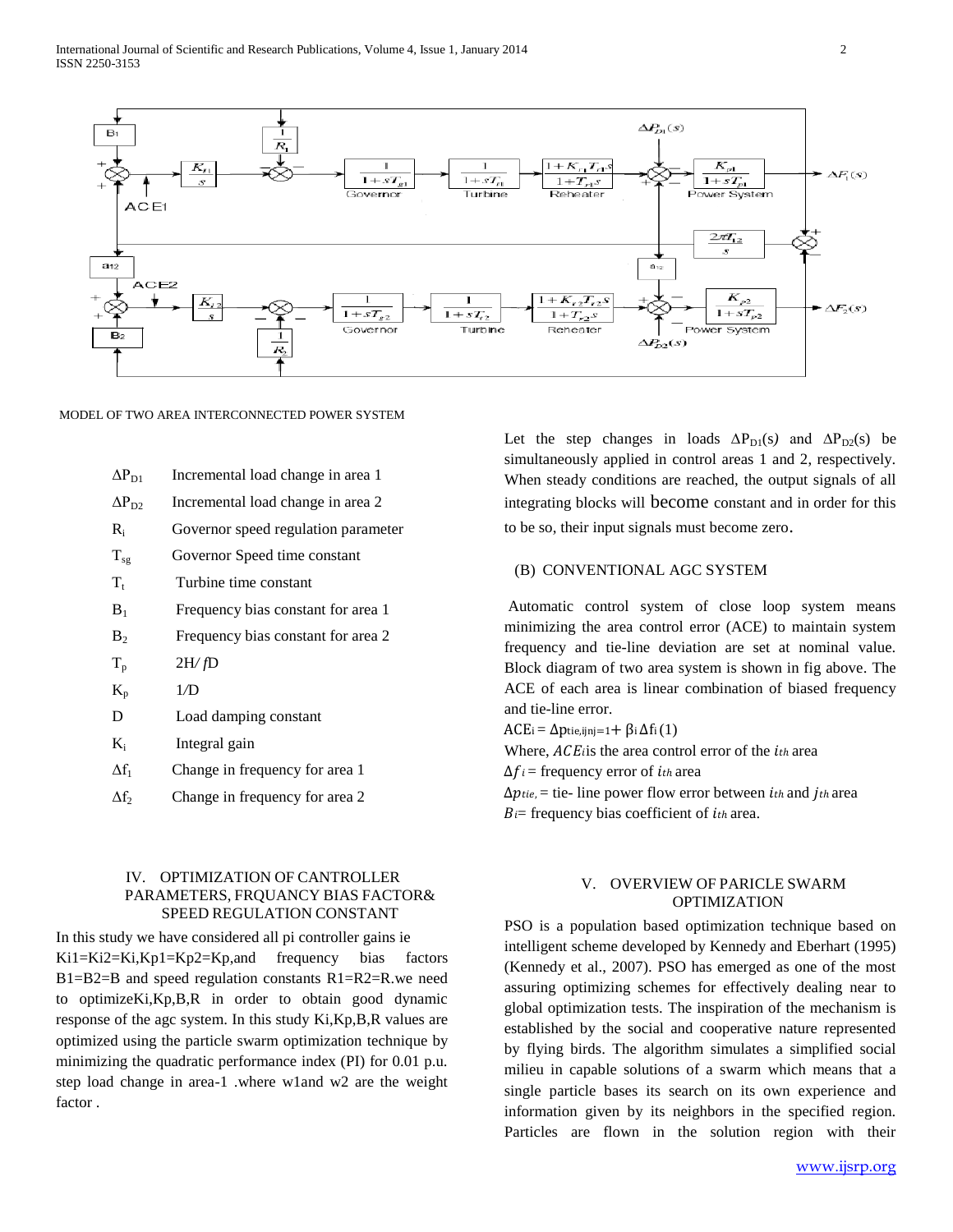International Journal of Scientific and Research Publications, Volume 4, Issue 1, January 2014 3 ISSN 2250-3153

randomized assigned velocity. Among these particles, each particle keeps track of its coordinates in the solution region which are associated with the best fitness it has achieved so far. This value is known as "pbest". Another "best" value that is tracked by the particle is the best value, obtained so far by any particle in the group of the particles. This best value is also known as a global best, gbest" and the pattern is forwards to successful solutions. PSO technique using equation (5) is known as the *gbest* structure. PSO is a population based EA that has many primitive benefits over other optimization techniques. A most attractive quality of the PSO approach is itssimplicity as it involves only two main reference equations. Each particle coordinates represent a possiblesolution assisted with two two real



Each particle coordinates represent a possible solution assisted with two real vectors .And vi =[vi1, vi2, vi3...viN] are the two vectors assisted with each particle "i" in N-dimensional search space .Number of particles or possible solutions of a swarm can go forward through the feasible solution place to explore optimal solutions. Each particle modifies its position based on its own best exploration, and overall experience of best particles (Beielstein et al., 2003). This particle also considers its previous velocity vector according to the following reference equations,

## **Velocity modifications**

Each particle velocity can be modified by the following equation:

 $V_i^{k+1}$ =C\* (W\* $V_i^k$ + C<sub>1</sub>rand x (pbest<sub>i</sub> – S<sub>i</sub><sup>b</sup>) + C<sub>2</sub>rand x (gbest<sub>i</sub> –  $S_i^{\,k})$  (2)

#### **Position modifications**

Positions of the particles are modified at each interval of the flying time. The position of the particle may bechange or not change, depending on the solution value.

 $S_i^{k+1} = S_i^k + V_i^{k+1(3)}$ 

Where,  $v_i$  is velocity of particle  $n$ <sup>"</sup> at iteration  $k$ .

 $V_i^{k+1} = (W^*V_i^k + C_1$ rand x (pbest<sub>i</sub> –  $S_i^k$ ) + C<sub>2</sub>rand x (gbest<sub>i</sub> –  $S_i$ k )) (4)

Typical values for the inertia parameter are in the range [0, 2]. On the other side several different approaches using a construction factor *s*, which increase the algorithm's capability to converge to a better solution and the equation used to modify the particle's velocity

 $V_i^{k+1} = s^*(V_i^k + C_1$ rand x (pbest<sub>i</sub> –  $S_i^k$ ) +  $C_2$ rand x (gbest<sub>i</sub> –  $S_i^{\{k\}}(5)$ 

#### VI. PSO BASED CONTROLLER DESIGN

**Step1.**The minimum and maximum gain limits of PI controllers are specified from the conventional PI controller. The initial Particle matrix of  $(N X 8)$  is generated by selecting a value with a uniform probability over the search space  $(K_{min}=0, K_{max}=2)$ .

**Step2.**Set the population size and the initial Particle velocities are set to zero.

**Step3**.Assume the initial value of K and enter the maximum no. Of iterations/generations required.

**Step4**.Evaluate the initial population by simulating the Load frequency Control block model with each particle row value as the PI controller gain value and calculate Performance index (ISE/ITAE) for each particle.

Step5.Initialize local minimum (Pbest) for each particle.

**Step6.**Find the best particle (G<sub>best</sub>) in initial particle matrix based on the minimum performance index.

**Step7.** Start the iteration iter=1

**Step8.** Update the velocity of the particle using the equation shown below,

Velocity $V_i^{k+1} = C^* (W^* V_i^k + C_1$ rand x (pbest<sub>i</sub> – S<sub>i</sub><sup>k</sup>) + C<sub>2</sub>rand x  $(gbest - S_i^k)$ 

Where Constriction factor C=1 Cognitive parameter  $c1 = 2$ Social parameter  $c2 = 4-c1$ Inertia weight

$$
w = w_{max} - \frac{w_{max} - w_{min}}{iter_{max}} * iter
$$

rand1, rand2 are the random numbers between 0 and 1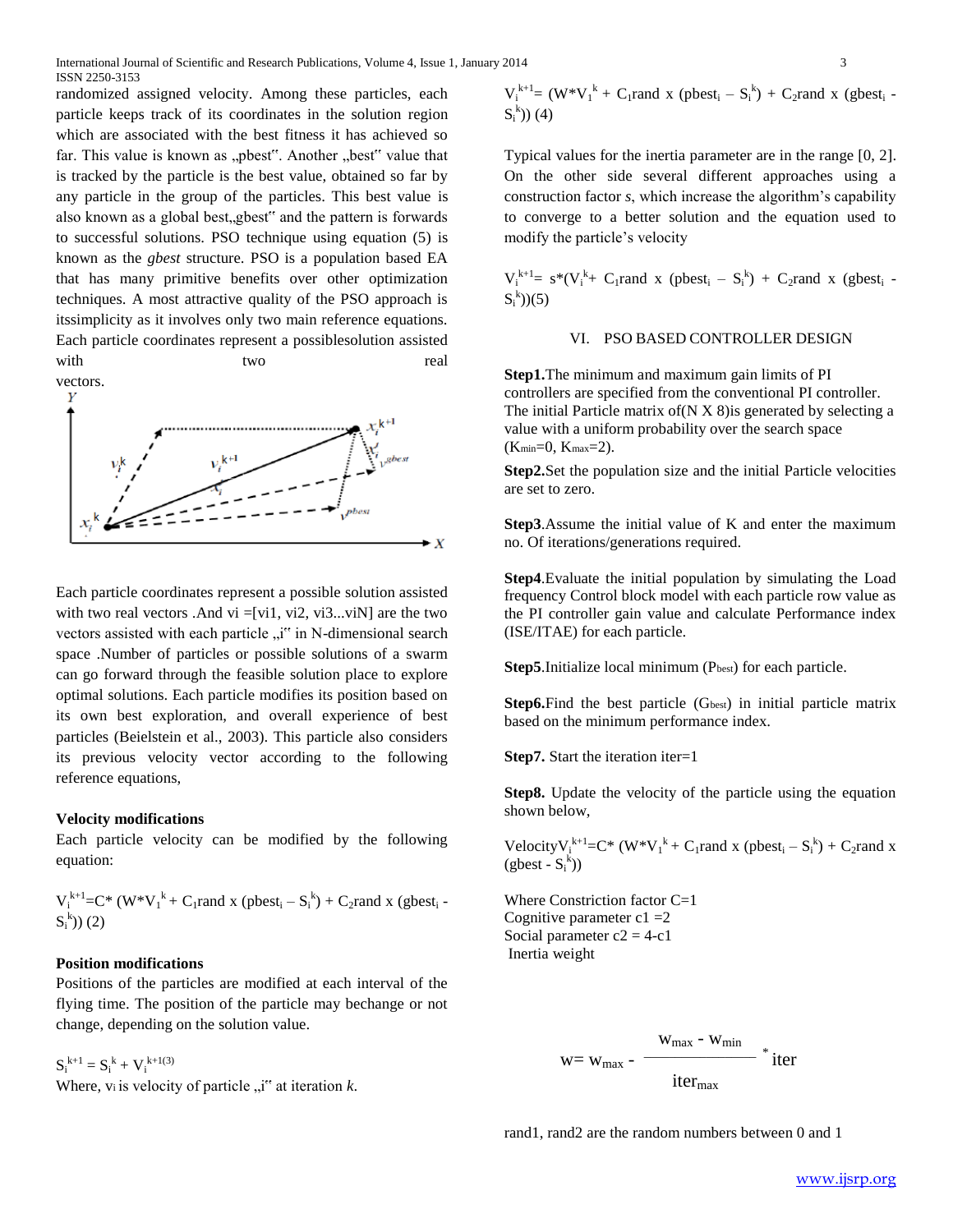**Step9**. Create new particle from the updated velocity.

**Step10**. If any of the new Particles violate the search space limit then choose the particle and generate new values Within the particle search space.

**Step11.** Evaluate the performance index value for each new particle by simulating the LFC block model.

**Step12**. Update the best local position (Pbest) for each particle based on the minimum value comparison between new Particle performance index and old Pbest performance index.

**Step13.** Update Gbest Global minimum particle and its performance index.

**step14.**gen=gen+1

**step15**.If gen>maxgen go to step 7, otherwise go to next step.

**step16.**Print the global best PID controller gain values and its performance index value.

# V11SIMULATION RESULT AND DISCUSSION

In this chapter different control strategies for supplementary control are implemented through MATLAB simulink model. Integral (I) controller, Proportional Integral (PI) controllers, and Particle Swarm Optimization (PSO) based controllers are implemented and the results are compared.

Case 1

First we apply the integral control gains Ki1&Ki2 in pid controller in simulink model of two area interconnected power system and result waveform is shown in scope and study the variation of setlling time and overshoot time of load frequency control of area-1 & area-2 resp.as shown in fig 1&2 as well as tie line power is also studied and also show the variation in fig3.

Case 2

Secondly we apply the proportional integral control gains Kp1,Kp2 & Ki1,Ki2 in PID controller in simulink model of two area interconnected power system and same factor of load frequency control is studied and shown in fig.4&5 which shows that the settling time and overshoot time is reduced as compared to previous case of area-1 & area-2.also tie line power is compared as shown in fig.6

#### Case 3

Thirdly we apply the particle swarm optimization technique to automatically select and optimized the controller parameters through the number of populations of particle best and group best. And compared the result of both previous controller with this technique as shown in fig 7.also tie line power is observe and shown in fig . 8

# **And the reading of all considering parameter is tabulate in table 1&2 respectively.**

| Area-1     | B1       | Ki1    | Kp1            | R1     | F1<br>Settling<br>time | P tie-<br>settling<br>time |
|------------|----------|--------|----------------|--------|------------------------|----------------------------|
| Pso        | $\Omega$ | 1.4204 | 1.1210         | 0.6747 | 11.3                   | 12.3                       |
| Integral   | 0.0001   | 0.09   | $\overline{0}$ | 0.3333 | 23.8                   | 21.2                       |
| Controller |          |        |                |        |                        |                            |
| Prop.      | 0.0001   | 0.09   | 0.8            | 0.3333 | 18.1                   | 15.6                       |
| Integral   |          |        |                |        |                        |                            |
| controller |          |        |                |        |                        |                            |

TABLE-1

| Area-2                          | B <sub>2</sub> | Ki <sub>2</sub> | Kp2      | R <sub>2</sub> | F2<br>Settling<br>time | P tie-<br>settling<br>time |
|---------------------------------|----------------|-----------------|----------|----------------|------------------------|----------------------------|
| Pso                             | 0.2911         | 1.4609          | 1.3687   | 1.4023         | 11.7                   | 12.3                       |
| Integral<br>Controller          | 0.0001         | 0.09            | $\theta$ | 0.3333         | 22.2                   | 21.2                       |
| Prop.<br>Integral<br>controller | 0.0001         | 0.09            | 0.8      | 0.3333         | 18.7                   | 15.6                       |

#### TABLE-2



Fig1 Frequency deviation in area-1 of thermal reheats power system with integral controller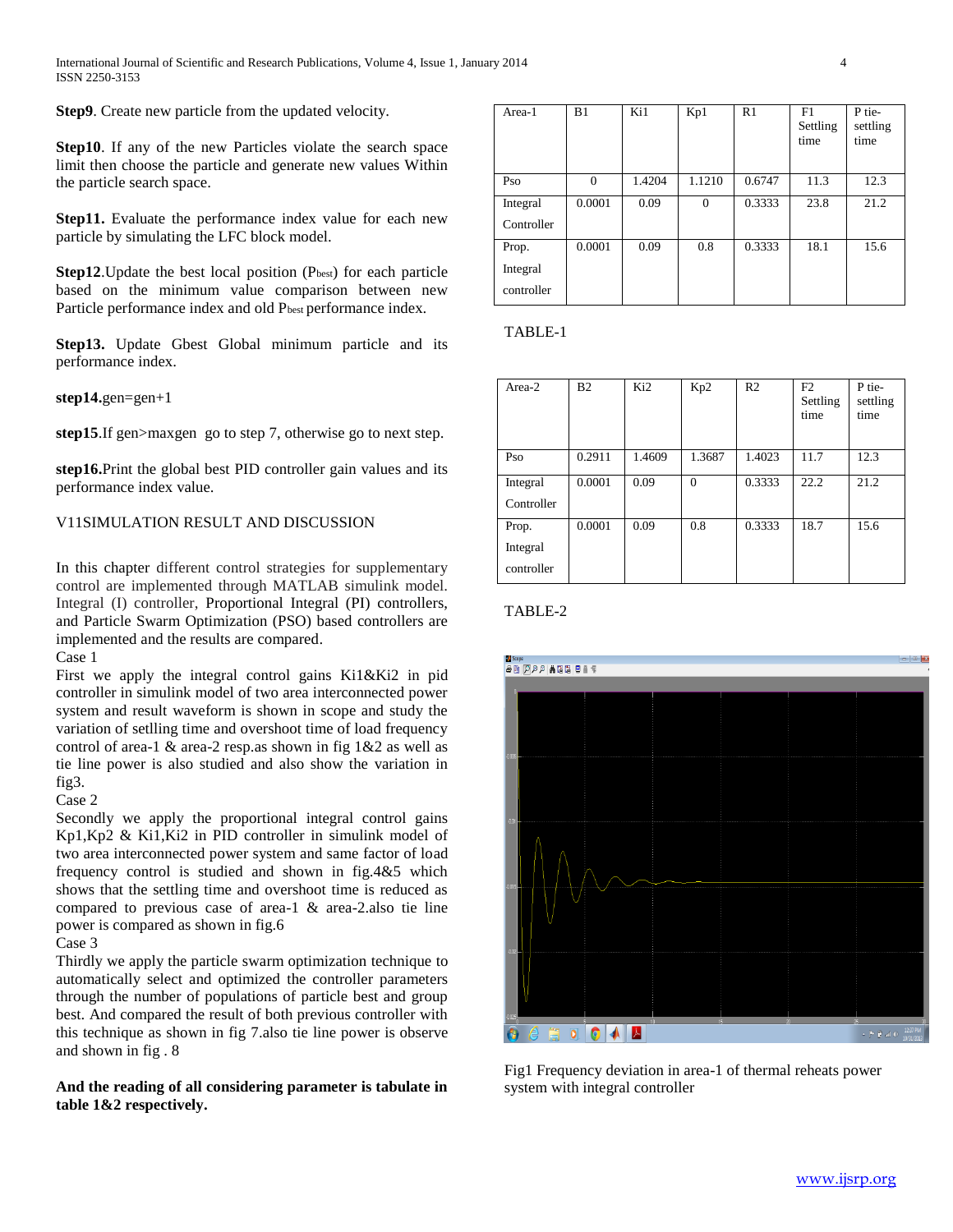

Fig2 Frequency deviations in area-2 of thermal reheat power system with integral controller

Fig 3 Tie line power deviation in two area interconnected thermal reheat power system with integral controller.



Fig 4 Frequency deviations in area-1 of thermal reheat power system with proportional integral controller

 $\mathbb{P}(\mathbb{R}^d)$  :

Fig 5 Frequency deviations in area-2 of thermal reheat power system with proportional integral controller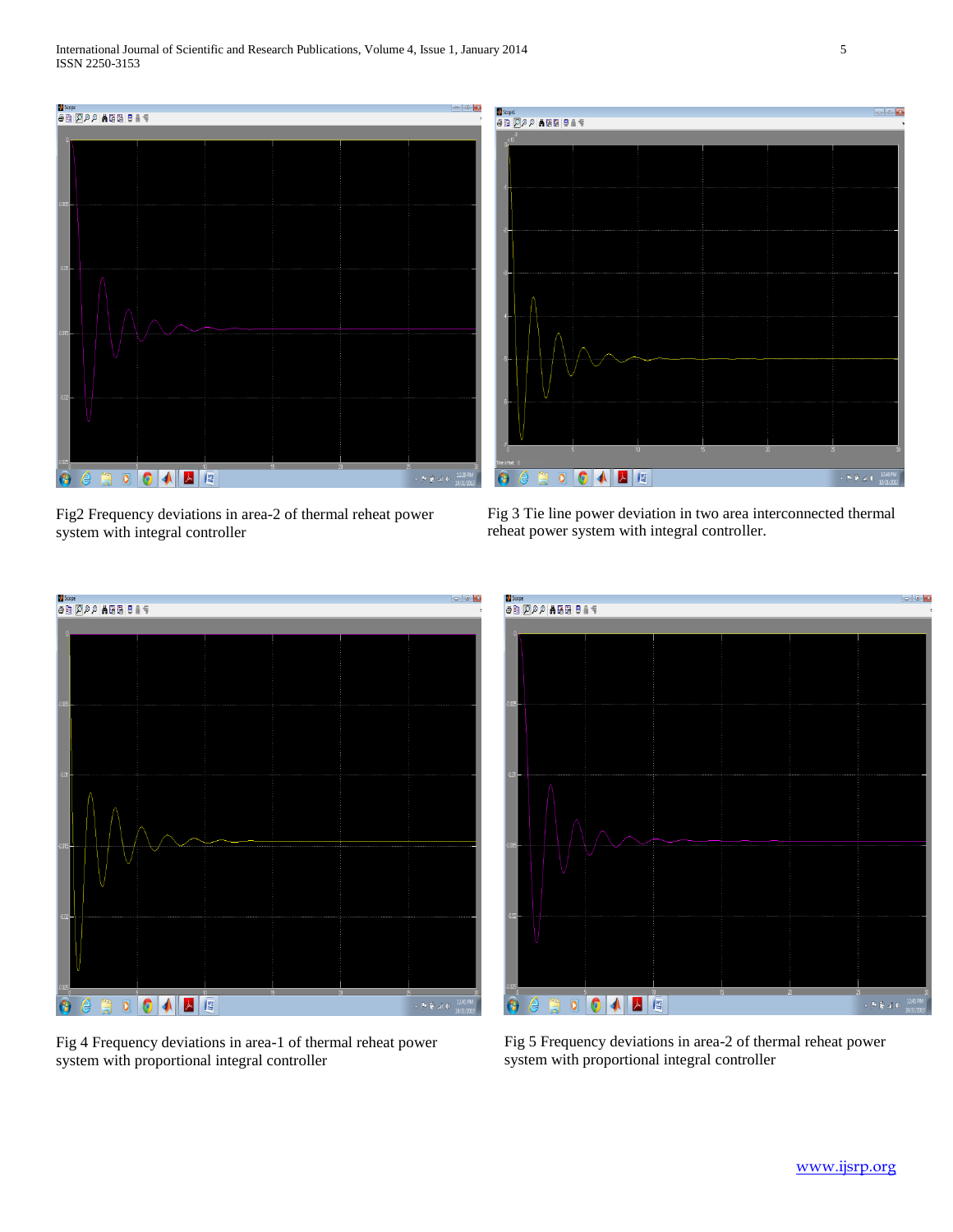International Journal of Scientific and Research Publications, Volume 4, Issue 1, January 2014 6 **ISSN 2250-3153** 



Fig 6 Tie line power deviation in two area interconnected thermal reheat power system with proportional integral controller



Fig7 frequency deviation in area-1&2 of interconnected thermal reheat power system with PI controller with particle swarm optimization



Fig 8Tie line power deviation in two area interconnected thermal reheat power system with particle swarm optimization

# VIIICONCLUSION

In the present work, a control scheme for AGC of two area interconnected power system by using Particle Swarm Optimization technique is implemented. It is clear from the results that the performance of PI controller is better than I . In case of PI with PSO controller settling time of frequency and tie line power is smaller as compared to I and PI controller. For a two-area power system various parameters are calculated by PSO technique. The results show that the performance of PSO based controllers is better than the performance of conventional controllers. The peak overshoot andsettling time is reduced in case of PSO based controllers.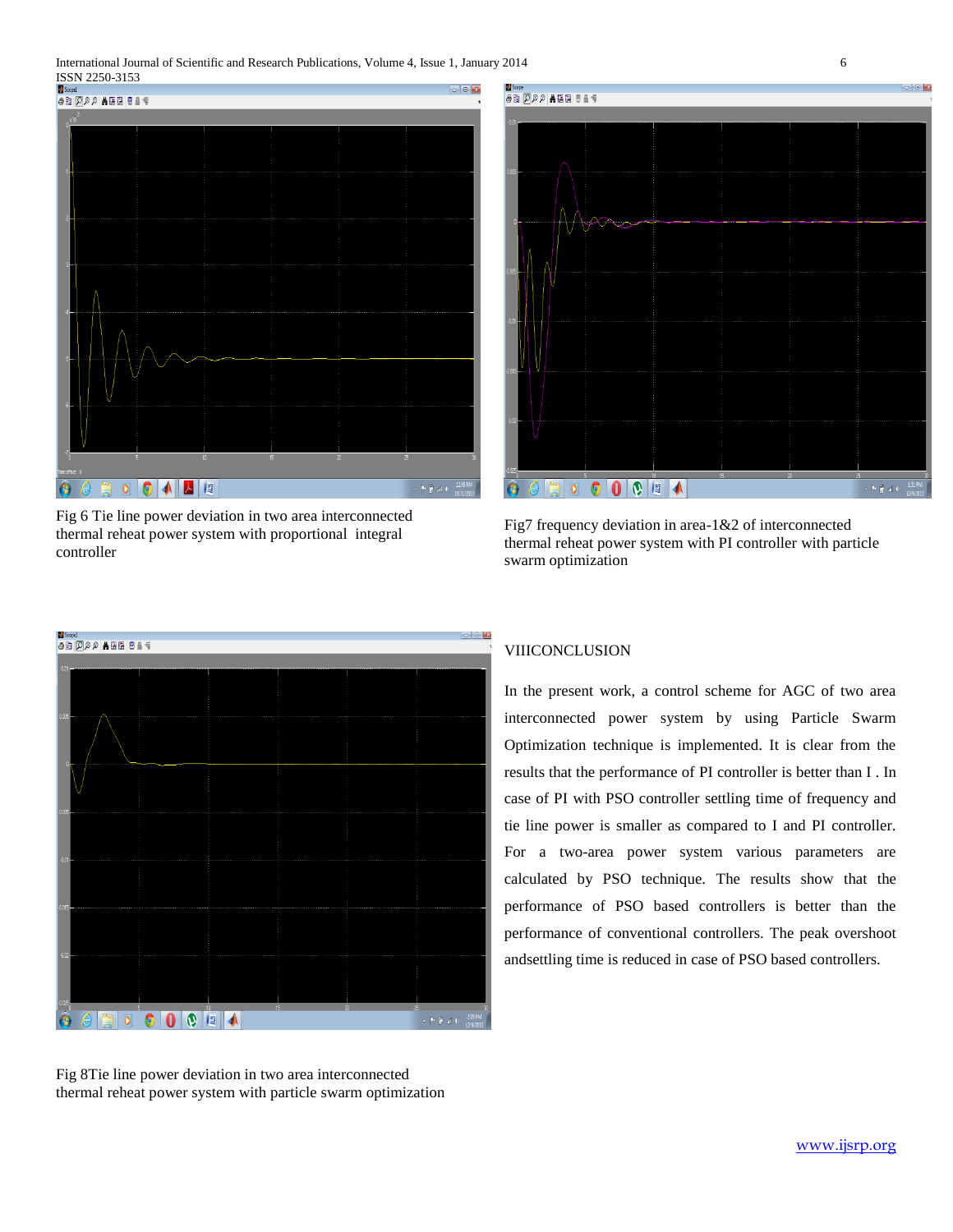# REFERENCES

- (A) Naimul Hasan, Ibraheem and Shuaib Farooq, " Real time Simulation of Automatic Generation Control for Interconnected Power System", International Journal of Electrical Engineering and Informatics,Vol. 4, Number 1,March 2012.
- (B) Akanksha Sharma,K.P. Singh Parmar and Dr. S.K. Gupta, "Automatic Generation Control of Multi Area Power System using ANN Controller", International Journal of Computer Science and Telecommunication,Vol. 3,Issue 3,March 2012.
- (C) AKHILESH SWARUP, "Automatic Generation Control of Two Area Power System with and without SMES", International Journal of Engineering Science and Technology,Vol. 3, no. 5,May 2011.
- (D) Rajesh Joseph Abraham, D. Das and Amit Patra, "Automatic Generation Control of Interconnected Power System with Capacitive Energy Storage", International Journal of Electrical and Electronics Engineering 4:5,2010.
- (E) K. S. S. Ramakrishna, Pawan Sharma and T. S. Bhatti, "Automatic Generation Control of an Interconnected Hydro-thermal system in Deregulated Environment Considering Generation Rate Constraints", International Journal of Engineering Science and Technology,Vol. 2, no. 5,2010,pp. 51-65.
- (F) Panna Ram and A.N Jha, "Automatic Generation Control of an Interconnected Power System with diverse sources of Power Generation", InternationalConference on Industrial Electronics, Control and Robotics,2010.
- (G) A.Soundarrajan,Dr. S.Sumathi and C.Sundar, "Particle Swarm Optimization Based LFC and AVR of Autonomous Power Generating System", International Journal of Computer Science,37:1,IJCS\_37\_1\_10.
- (H) Dr. K. Ramasudha,V.S. Vakula and R. Vijaya Shanthi, "PSO based Design of Robust Controller for Two area

Load Frequency Control with Non Lineraties", International Journal of Engineering Science and Technology,Vol. 2(5),2010,1311-1324.

- (I) Gayadhar Panda, Sidhartha Panda and Cemal Ardil, " Automatic Generation Control of Interconnected Power System with Generartion Rate Constraints by Hybrid Neuro Fuzzy Approach", World Academy of Science Engineering and Technology 52,2009.
- (J) Lin Chen,Jin Zhong and Deqiang Gan," "Optimal Automatic Generation Control(AGC) Dispatching and its Control Performance Analysis for the Distribution Systems with DGs", IEEE ,2007.
- (K) R.Poli ,W.B. Langdon and O.Holland, "Extending Particle Swarm Optimization via Genetic Programming",University of Essex,2005.
- (L) J.Nanda and A. Mangla, "Automatic Generation Control of Interconnected Hydro-thermal System using Conventional Integral and Fuzzy Logic Controller",IEEE,2004.
- (M) Hossein Shayeghi and Heidar Ali Shyanfar, "Automatic Generation Control of an Interconnected Power System using ANN Technique based on μ- Synthesis ", Journal of Electrical Engineering,Vol. 55, no. 11-12,2004,306- 313
- (N) José Luis Rodríguez-Amenedo, Santiago Arnalte, and Juan Carlos Burgos, "Automatic Generation Control of a Wind Farm with variable speed wind Turbines", IEEE *Transactions On Energy Conversion*, Vol. 17, no. 2, June 2002.
- (O) Hirotaka Yoshida, Kenichi Kawata, Yoshikazu Fukuyam, Shinichi Takayama and Yosuke Nakanishi, "A Particle Swarm Optimization for Reactive Power and Voltage Control Considering Voltage Security Assessment". IEEE transactions on power systems, Vol. 15, No. 4, November 2000.